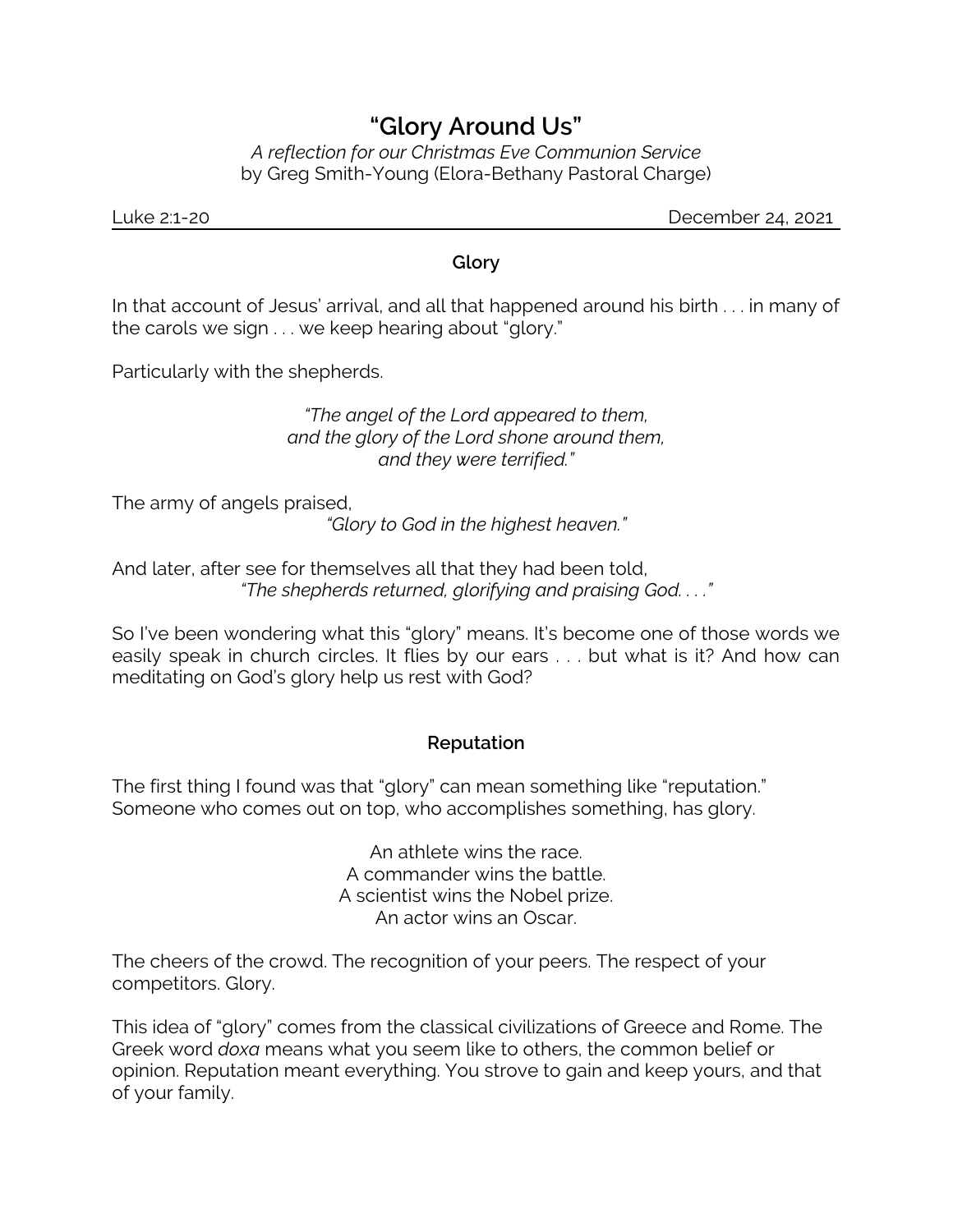Of course, we realize that can have a light, fleeting, emptiness to it. One slip, or even a rumour, and your reputation is destroyed. The measure of who you are must be more than the number of "likes" you get. Get through the shell of celebrity, and it can be an illusion.

If it's all about your reputation, can you ever rest? I mean, really rest with yourself.

When it comes to God's glory, though, it's a whole different thing. God is the Creator, so God's glory is seen in all God has made. The heavens, and everything, declare the glory of God, God's greatness. God is the Deliverer. God rescued God's People, Israel, from slavery in Egypt. God in Jesus delivered us from sin's bondage and death's destruction. God who is the upholder. Moment by moment, thought by thought, heartbeat by heartbeat, God keeps everything going. God is love.

We rejoice in who God is! God's glory!

But can we rest in God's glory?

Who God is. . . . Who I am. . . . Can I rest with God?

### **Weight**

I said this idea glory as reputation is classically Greek and Roman. It's certainly in the Hebrew-Jewish tradition too, that's held in our Bibles. But there we find another sense of "glory," especially God's glory.

The Hebrew word is *kavod*. It means heavy, weighty.

Your reputation-glory can be light. It can fly off easily. And it doesn't get necessarily to the heart of who you are. But weighty-glory, it's thick. It's full. It's grounded. It's significant.

We talk about having a "heavy conversation" with someone. We're saying it was about something important, something that matters. Something that's weighty, it doesn't blow away easily. It lasts.

I don't experience the presence of God very often, not physically. The handful of times I have, when God has given me a physical sensation of God's Spirit filling me, I'd say it was "weighty." Like I was being pressed, not from outside but within.

For me, this was God's encouragement. God's assurance. A taste of God's glory.

But I can't say it was restful. No, it felt wonderfully uncomfortable.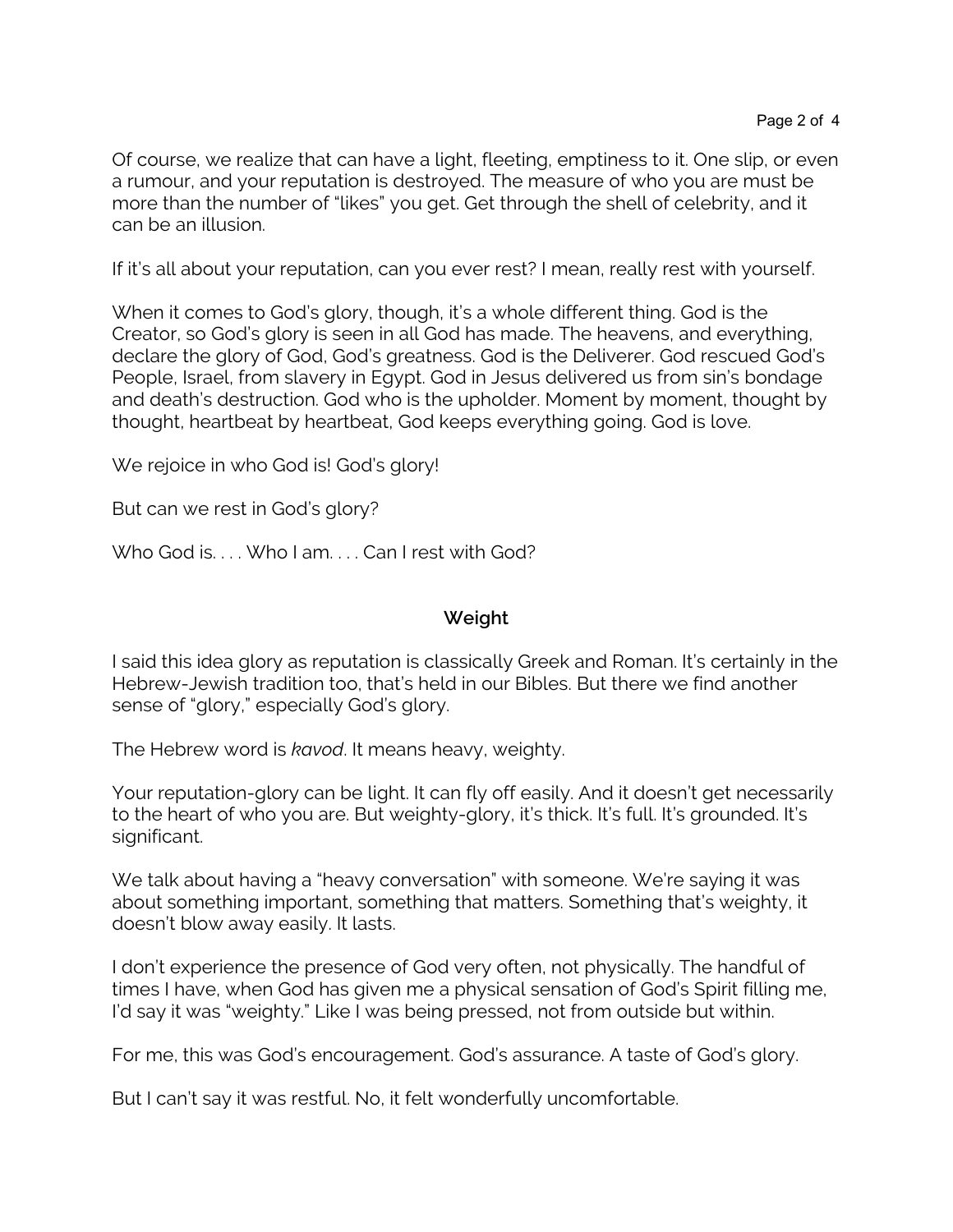God's glory is absolutely weight, perfectly heavy, wonderfully full, astonishingly significant, and delightfully grounded.

But can we rest in God's weighty glory? Can I rest with God?

Let's hear Ben Caplan sing *O Holy Night*! His voice, and the way he arranges this song, is weighty.

[www.youtube.com/watch?v=7PdZGY\\_JDnQ](https://www.youtube.com/watch?v=7PdZGY_JDnQ)

# **Light**

One more sense of "glory." Light.

It's this idea that glory, God's glory infuses the space around.

God is everywhere. So God's glory is everywhere. Yet, when God wants to manifest God's Presence in a particularly powerful, meaningful way . . . or when people try to describe their experience of God, "light" is the language used.

Think of the carol, *Silent Night*.

*All is calm, all is bright* (even though it's the middle of the night)

*Glories stream* (like streams of light) *from heaven after*.

*Son of God, love's pure light.*

*Radiant beams from thy holy face . . .*

Light: purity, nothing-hidden, energy, beauty. Light draws us toward it. We want to be in the light. Covered with it.

Light also overpowers us. If God's glory is like light, can we rest within it, without being blinded or burned?

Before I finish, let's sing another carol.

[www.youtube.com/watch?v=qHGQcc4HHTU](https://www.youtube.com/watch?v=qHGQcc4HHTU)